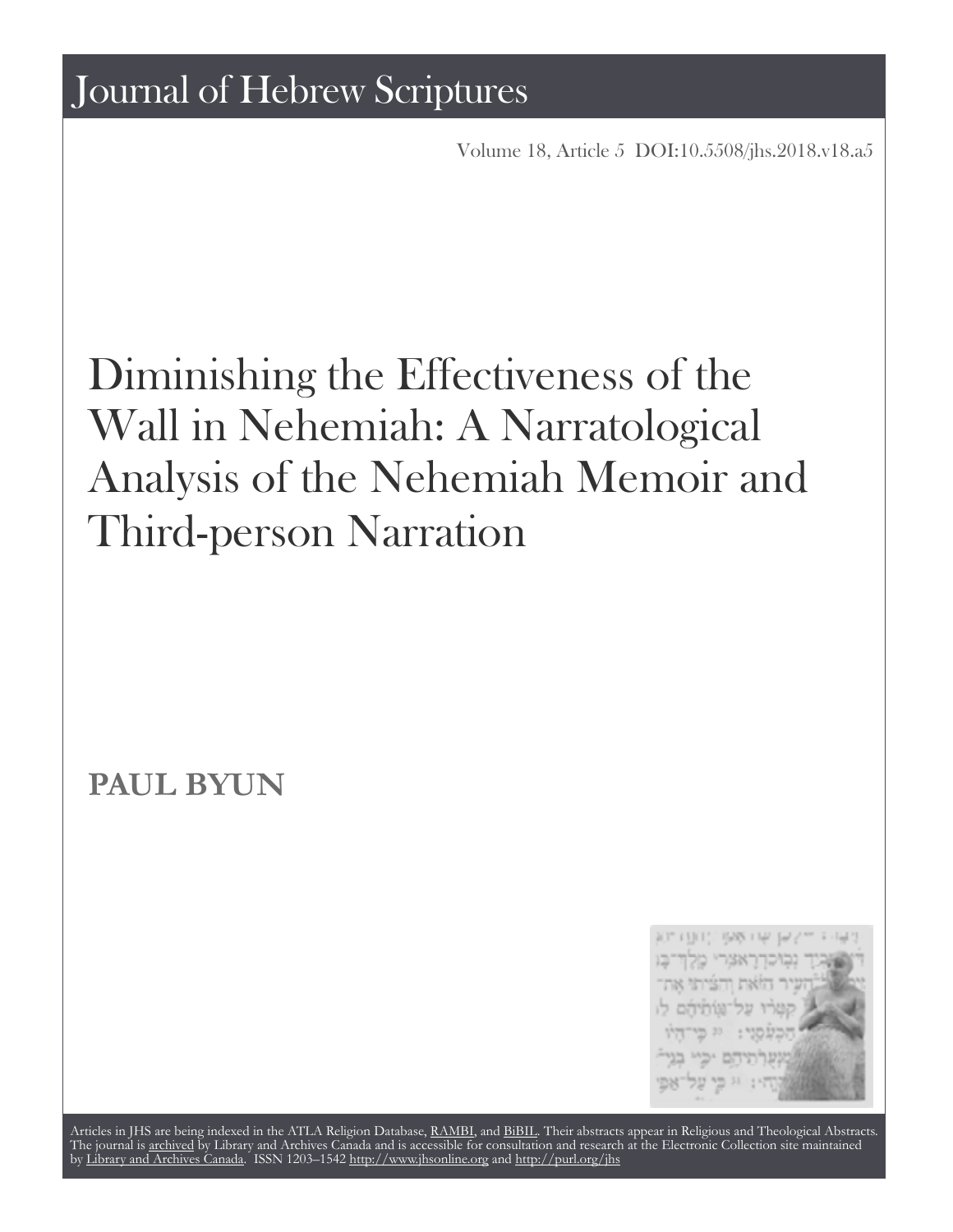# **DIMINISHING THE EFFECTIVENESS OF THE WALL IN NEHEMIAH: A NARRATOLOGICAL ANALYSIS OF THE NEHEMIAH MEMOIR AND THIRD-PERSON NARRATION\***

# PAUL BYUN UNIVERSITY OF SYDNEY

#### **INTRODUCTION**

**.** 

Scholarship has tended to assess the different narrators within the book of Nehemiah as proof of separate sources.<sup>1</sup> These diachronic studies are valuable in their own right and have been the dominant way of understanding the book of Nehemiah. Outside of a few studies,<sup>2</sup> however, a study of the whole of Nehemiah as a single coherent text has not been entertained thoroughly. Thus, the preliminary aim of this paper is to entertain a synchronic reading of Nehemiah through a narratological lens, with a special focus on each narrator's focus of emphasis.

In recent narratological studies, there has been some interest in the relationship between what is known as the intradiegetic narrator and the extradiegetic narrator within a narrative.<sup>3</sup> Simply said, the intradiegetic narrator is the first-person narrator and the extradiegetic is the third-person narrator. An aspect of narratological studies which is useful for our study of Nehemiah is to understand the change in persons as stylistic transitions and the

<sup>\*</sup> My thanks go to Gili Kugler, Ian Young, Gareth Wearne, and Greg Goswell for reading and commenting on earlier drafts of this paper. This paper is a revised version of a paper presented at the SBL Annual meeting in Boston 2017.

<sup>1</sup> E.g., T. Reinmuth, *Der Bericht Nehemias: Zur literarischen Eigenart, traditionsgeschichtlichen Prägung und innerbiblischen Rezeption des Ich-Berichts Nehemias* (OBO, 183; Göttingen: Vandenhoeck & Ruprecht, 2002); J. L. Wright, *Rebuilding Identity: The Nehemiah-Memoir and Its Earliest Readers* (BZAW, 348; Berlin: de Gruyter, 2004).

<sup>2</sup> E.g., T. C. Eskenazi, *In an Age of Prose: A Literary Approach to Ezra-Nehemiah* (SBLMS, 36; Atlanta: Scholars Press, 1988); M. Duggan, *The Covenant Renewal in Ezra-Nehemiah (Neh 7:72b*–*10:40)* (Atlanta: Society of Biblical Literature, 2009).

<sup>3</sup> See, M. Fludernik, *An Introduction to Narratology* (New York: Routledge, 2009), 21–39; W. Schmid, *Narratology: An Introduction* (Berlin: de Gruyter, 2010), 89–113.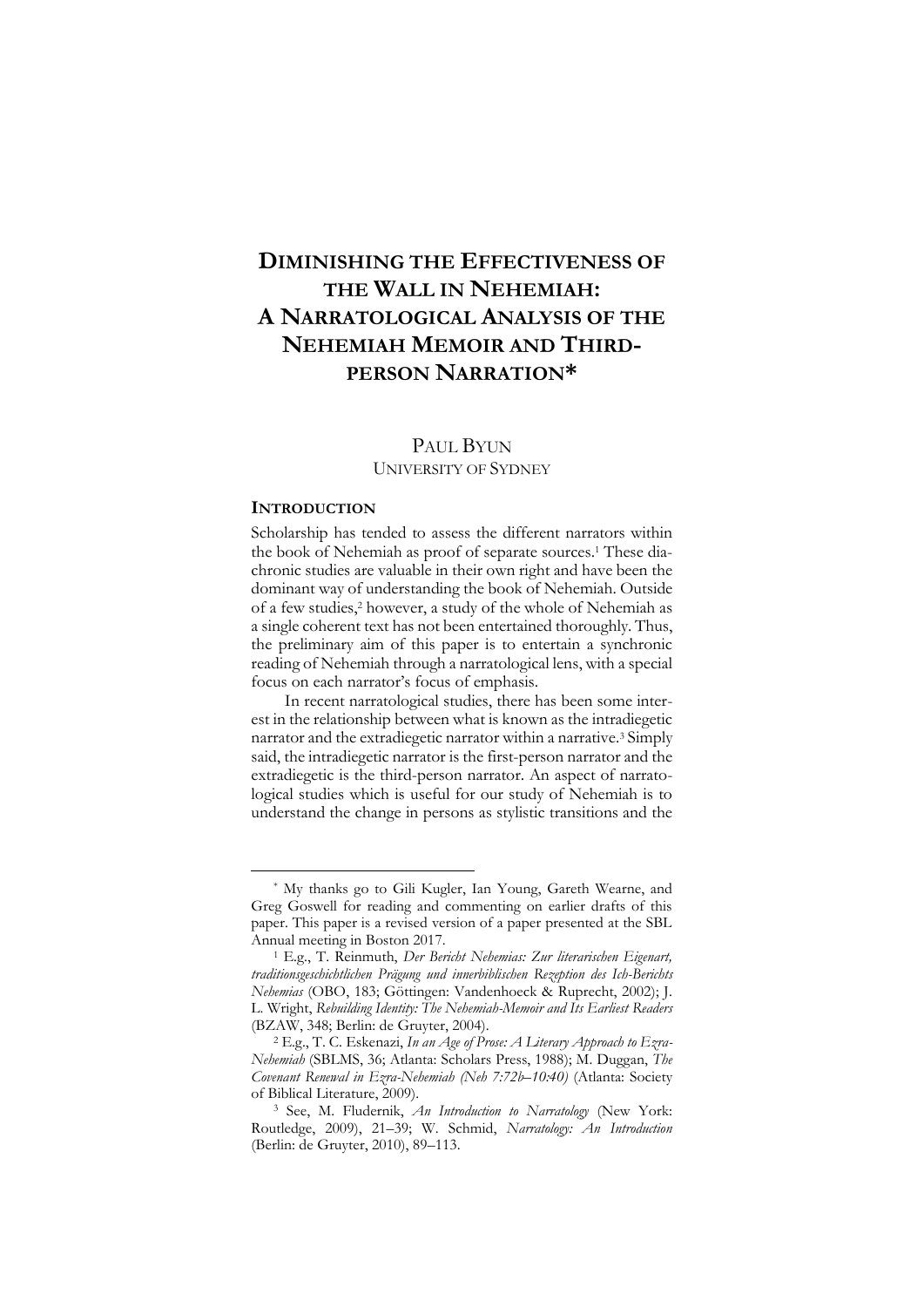author(s)' strategic arrangement to relay a message.<sup>4</sup> These tools offered by the discipline of narratological studies may prove to be exceptionally helpful for the study of the relationship between the Nehemiah Memoir (NM), generally regarded to be Neh 1:1– 7:5; 12:27–43; 13:4–31,<sup>5</sup> and the rest of the third-person narrations.

To this end, this paper will begin by highlighting the various similarities and dissimilarities between the NM and the thirdperson narrations. One focal point of this study will be the wall which Nehemiah is so adamant to build (Neh 2:17). In this paper, I will put forward a case suggesting that the arrangement of the material effectively presents the rebuilding of the wall as an inadequate solution to Israel's problems.

## **SURVEY OF SOME PREVIOUS OBSERVATIONS ON THE WALL**

To obtain a theological grasp of the wall in Nehemiah has been somewhat of an enigma in scholarship. While historical and archeological studies of the wall have been discussed at some length,<sup>6</sup> the ideological and theological significance of the wall is one that is rarely discussed. Perhaps the reason behind this scarcity is best reflected in Oeming's statement that "the book of Nehemiah itself does not seem very concerned with the question of *why* the wall is so important for Nehemiah."<sup>7</sup> In other words, the book of Nehemiah never systematically clarifies the significance of the wall.

Despite this lack of clarity, some suggestions have been made regarding the wall's meaning and functions. One which has

<sup>4</sup> This perspective is by no means innovative. There have been others who have suggested reading the transitioning narrators as a stylistic tool (See, A. Berlin, *Poetics and Interpretation of Biblical Narrative* [Winona Lake, IN: Eisenbrauns, 1999], 73–74; M. Sternberg, *The Poetics of Biblical Narrative: Ideological Literature and the Drama of Reading* [ISBL; Bloomington: Indiana University Press, 1985], 12–13; Eskenazi, *Age of Prose*, 13–14).

<sup>5</sup> Scholarly differences to what should be identified as the Nehemiah Memoir remain subtly different but largely congruent. For a comprehensive list of similarities and differences between various scholars see, L. L. Schulte, *My Shepherd, Though You Do Not Know Me: The Persian Royal Propaganda Model in the Nehemiah Memoir* (Contributions to Biblical Exegesis & Theology; Leuven: Peeters, 2016), 16.

<sup>6</sup> E.g., O. Lipschits, "Achaemenid Imperial Policy, Settlement Process in Palestine, and the Status of Jerusalem in the Middle of the Fifth Century BCE," in O. Lipschits and M. Oeming (eds.), *Judah and the Judeans in the Persian Period* (Winona Lake, IN: Eisenbrauns, 2006), 19–52; I. Finkelstein, "Jerusalem in the Persian (and Early Hellenistic) Period and the Wall of Nehemiah," *JSOT* 32 (2008): 501–20; D. Ussishkin, "On Nehemiah's City Wall and the Size of Jerusalem during the Persian Period: An Archaeologist's View," in I. Kalimi (ed.), *New Perspectives on Ezra-Nehemiah* (Winona Lake, IN: Eisenbrauns, 2012), 101–30.

<sup>7</sup> M. Oeming, "The Real History: The Theological Ideas behind Nehemiah's Wall," in I. Kalimi (ed.), *New Perspectives on Ezra-Nehemiah* (Winona Lake, IN: Eisenbrauns, 2012), 135.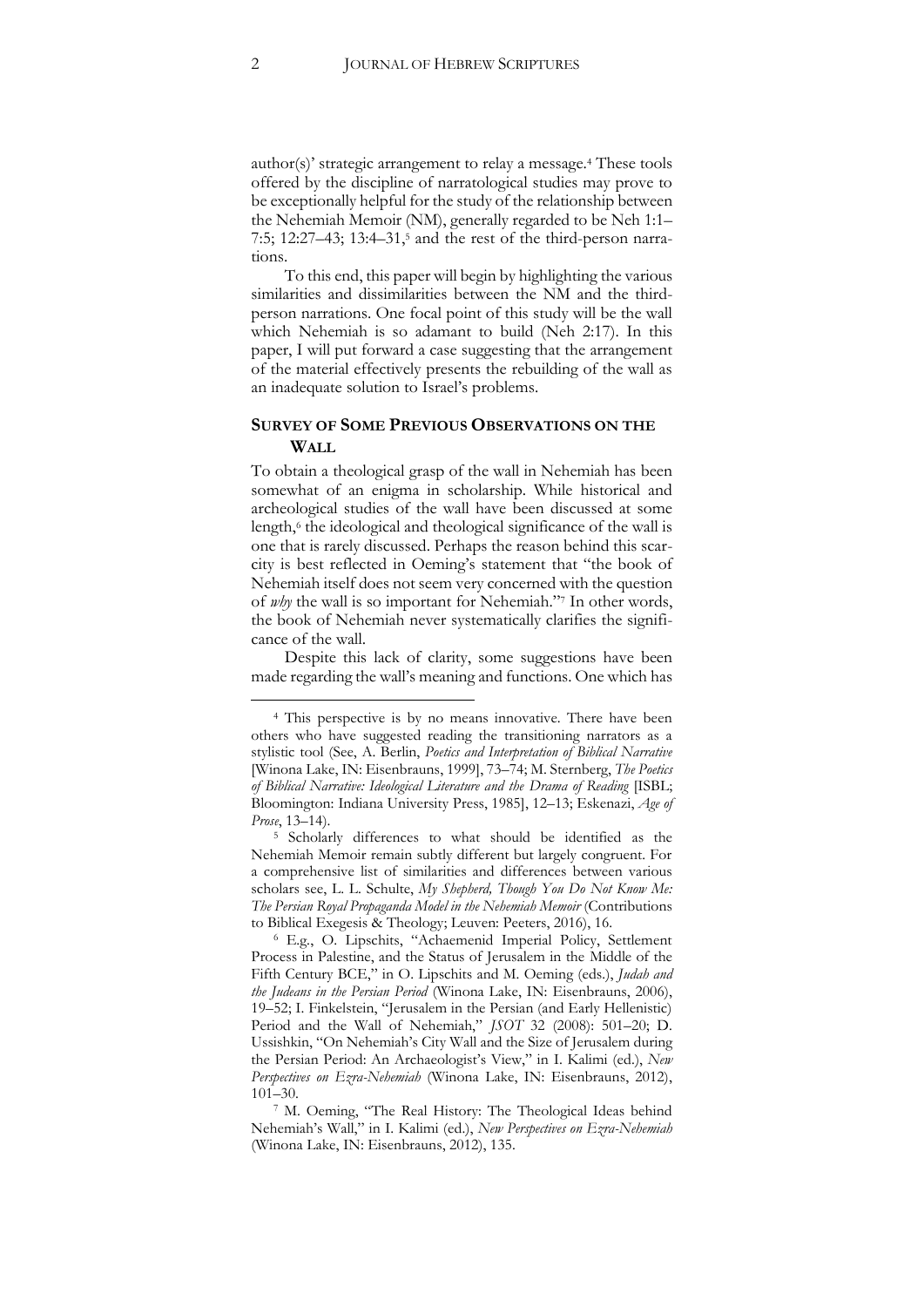a similar approach to this study is Eskenazi's study of the Ezra-Nehemiah narrative from a literary perspective. Eskenazi's study of Neh 1:1–7:5 suggests that the wall was an extension of the temple. She writes that the wall is, "[t]he completion of the architectural component of the house of God under Artaxerxes."<sup>8</sup> And indeed Nehemiah's distress for the wall in connection with the temple—which is all narrated in the first-person—is found in Neh 4:7–24 where the house of God and the wall are coextensive.<sup>9</sup>

A similar observation has been made by Oeming's survey of theological schools of the Persian era and some texts from the ancient Near East. In order to warrant this finding, he cites the Inscription of Edfu which dictates that the Pharaoh was to construct an enclosing wall that marked the completion of the holy area of the temple.<sup>10</sup> Comparable ideas are also shared by 20 building stories, as Hurowitz has shown, between the Sumerian era to Herod's construction of the Second Temple. <sup>11</sup> Nehemiah seems to fit in with the consistent pattern of lamentation concerning the destruction of the temple leading to a royal edict to reconstruct the wall and repopulate the refurbished city. Similarly, Oeming also emphasizes a few theological-symbolic significances of Nehemiah's wall: the wall's destruction as a sign of Israel's sin and God's punishment, the boundaries of the wall allowed the city to exist as a "holy city," and proper cultic procedures could only be completed within a purified wall. 12

Both Eskenazi and Oeming's suggestions are indeed possible. However, one should notice that despite their difference in approach (Eskenazi being literary and Oeming who focuses on

**.** 

<sup>12</sup> Oeming, "The Real History," 142–43. The majority of proposals have been "secular" interpretations of the wall narratives. What is meant by "secular" is the attempt to explain the relevance of the building of the wall outside of explicitly religious reasons. Some examples include: the wall served a predominately political function (e.g., E. A. Knauf, "The Israelite Impact on Judaean Language and Literature," in O. Lipschits and M. Oeming [eds.], *Judah and the Judeans in the Persian Period* [Winona Lake, IN: Eisenbrauns, 2006], 291–350); the wall was a primarily a defence against Samaritans (e.g., M. Noth, *Geschichte Israels* [Göttingen: Vandenhoeck & Ruprecht, 1963], 292–95); the wall has *no* theological significance and should be understood within the framework of economics (e.g., O. Lipschits, *The Fall and Rise of Jerusalem: Judah under Babylonian Rule* [Winona Lake, IN: Eisenbrauns, 2005], 168–73); all theological statements about the wall must be understood as secondary additions (e.g., Wright, *Rebuilding Identity*). Although I find the strict dichotomy of "secular reasons" and "religious reasons" problematic, it is undoubtedly possible. However, such a dichotomy is difficult to find on synchronic level. For an adequate treatment of this topic see, Oeming, "The Real History," 135– 38.

<sup>8</sup> Eskenazi, *Age of Prose*, 77.

<sup>&</sup>lt;sup>9</sup> Ibid., 84.

<sup>10</sup> Oeming, "The Real History," 147–48.

<sup>11</sup> V. Hurowitz, *I Have Built You an Exalted House: Temple Building in the Bible in Light of Mesopotamian and North-West Semitic Writings* (JSOTSup, 115; Sheffield: JSOT Press, 1992), 118–24.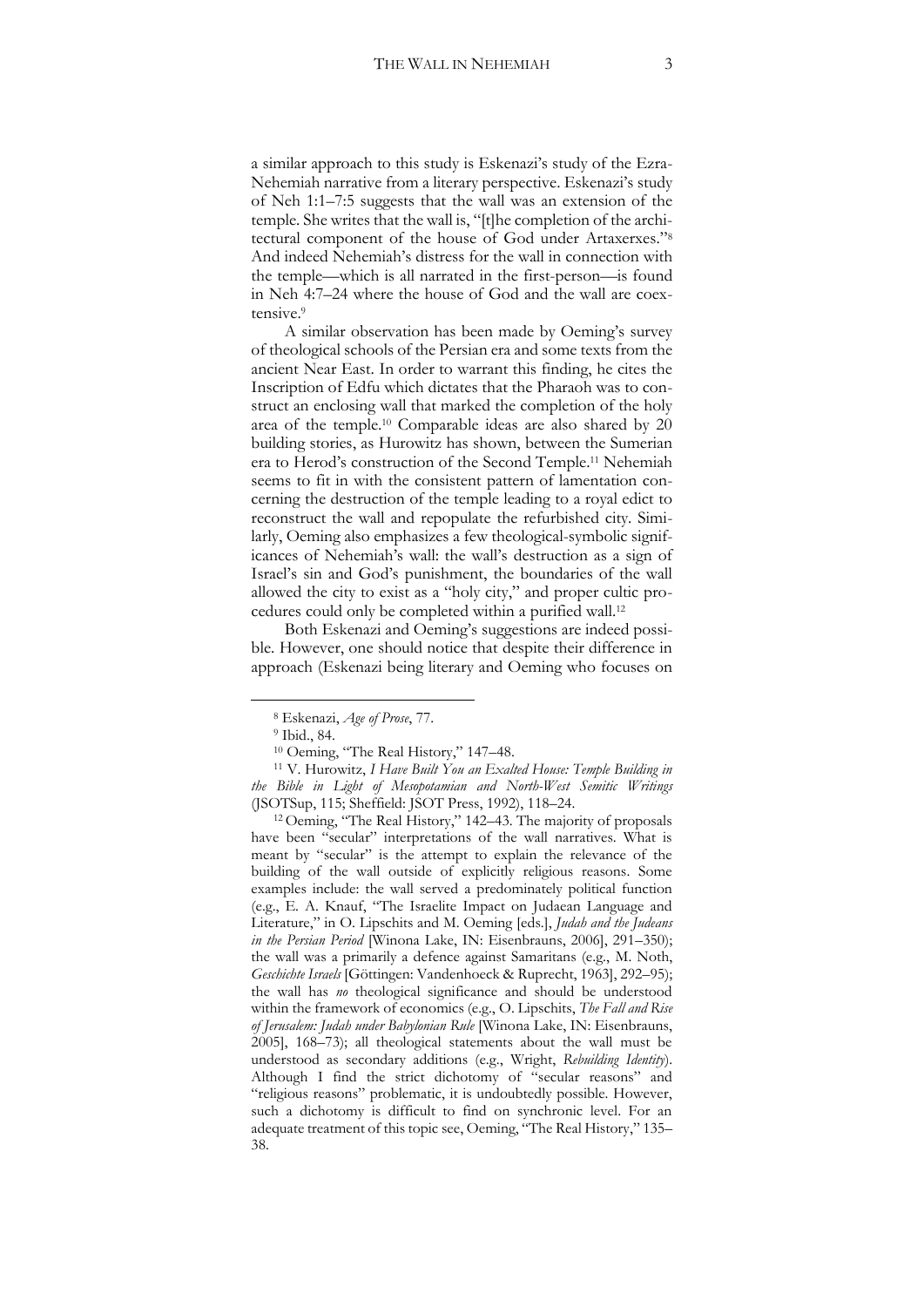extra-biblical sources) there remains a common thread between the two. These two studies are solely based on the information provided by the NM. Eskenazi arrives at her conclusion through a study of Neh 1–7:5,<sup>13</sup> and in Oeming's case, every significant point is made through references to the NM.<sup>14</sup>

The tendency of retrieving the wall's theology from the NM can be understood from the reflection provided in the text itself. From the beginning of the book, Nehemiah's reaction to the news that "the wall of Jerusalem is broken down" (Neh 1:3) is great distress to the point of mourning for days (Neh 1:4). Furthermore, a consistent focus on the wall is built in the memoir: Nehemiah's plea to King Artaxerxes is to build a wall for the city (Neh 2:8); upon arrival in Jerusalem Nehemiah inspects the walls of Jerusalem (Neh 2:13); an emphatic call is made, "let us rebuild the wall of Jerusalem" (Neh 2:17); various groups begin work on the wall (Neh 3:1–32); the wall is half completed by the community (Neh 4:6); a threat to the wall appears (Neh 4:7–23); Nehemiah describes his piety because he devoted himself to work on the wall (Neh 5:16); the wall is valiantly completed on the twentyfifth day (Neh 6:15); the doors, gatekeeper, singers, and the Levites are appointed for the wall (Neh 7:1).<sup>15</sup>

The second part of the NM (Neh 12:27–43) also displays great affinity towards the wall.<sup>16</sup> Generally regarded to be the dedication (חנכה) of the wall, a heavy emphasis is added concerning the wall through great "rejoicing" (שמחה), "thanksgiving" (תודות(, and "singing" (שיר) (Neh 12:27). The remaining part of the NM continues with the leaders of Judah ascending onto the wall to give thanks and to enter into procession (Neh

<sup>13</sup> Eskenazi, *Age of Prose*, 77.

<sup>14</sup> See Oeming, "The Real History," 138–40.

<sup>15</sup> Neh 1–7:5 is regarded to be part of the NM by virtually all commentators: S. Mowinckel, *Die Nehemia-Denkschrift*, vol. 2 (Studien zu dem Buche Ezra-Nehemiah; Oslo: Universitetsforlaget, 1964), 14; G. von Rad, "Die Nehemia-Denkschrift," *ZAW* 76 (1964): 176; U. Kellerman, *Nehemiah: Quellen, Überlieferung und Geschichte* (BZAW, 102; Berlin: Töperlmann, 1967), 74; S. Japhet, "Periodization between History and Ideology II: Chronology and Ideology in Ezra-Nehemiah,' in eadem, *From the Rivers of Babylon to the Highlands of Judah: Collected Studies on the Restoration Period* (Winona Lake, IN: Eisenbrauns, 2006), 419–21; D. J. A. Clines, *Ezra, Nehemiah, Esther* (NCB; Grand Rapids: Eerdmans, 1984), 4; H. G. M. Williamson, *Ezra-Nehemiah* (WBC; Waco: Word Books, 1985), xxiv; J. Blenkinsopp, *Ezra-Nehemiah: A Commentary* (OTL; London: SCM Press, 1989), 46–47.

<sup>16</sup> The attempt to locate which editorial work Neh 12:27–30 conforms to has been notoriously difficult. While it is true that Neh 12:27–30 lacks an unambiguous first-person narrator, because of its complex structure it has led many to argue that it is an excerpt from the NM which has been reworked by the editor (see, Williamson, *Ezra-Nehemiah*, 370). Also, although it has been suggested that "they sought out" (בקשו) indicates the third-person nature of the narrative (e.g., Wright, *Rebuilding Identity*, 284), the third-person plural verb is an inconclusive piece of evidence for the text not being a part of the NM. There are places within the undisputed sections of the NM that we find the use of a third-person plural verb (e.g., Neh 3:1 [קדשוהו].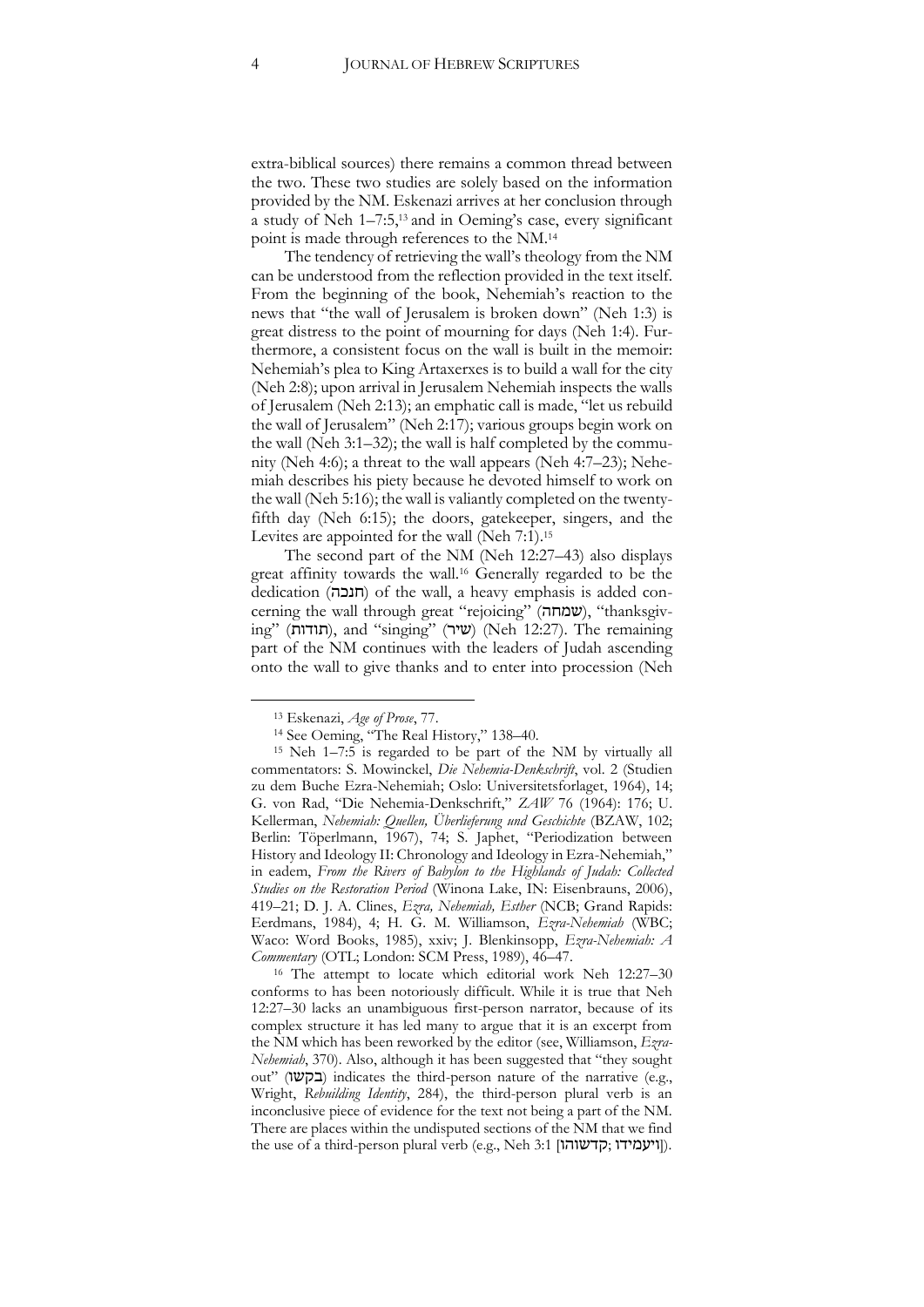12:31). It is abundantly clear that the NM has a strong focus on the wall. The necessity of building, completing, and dedicating the wall are all found in the first-person narrations. Hence, the emphasis on the wall is so apparent and impossible to deny. In due course, however, we will see that the material outside of the NM does not share the same focus and goals of the NM.

# **THE EXPLICIT FOCUS ON THE LAW IN THE THIRD-PERSON NARRATIONS**

The third-person narration, differing from the NM, has its focus on something different: the law. The first entrance of the thirdperson narrator is in Neh 8 and in tandem with this entrance is also the first occurrence of the word "law" (תורה] Neh 8:1]). Immediately, the reader will notice a difference in tone as the narrative unfolds with a significant focus on the necessity to observe and revere the law.

At the very inception of the narrative, the people gather and tell the scribe, Ezra, to "bring the book of the law Moses" (Neh 8:1). Already the tone is different as it is the people, and not the leader (i.e., Nehemiah) who initiate the reading of the law.<sup>17</sup> Nevertheless, the text takes a remarkable turn. Firstly, Ezra the scribe is elevated onto a "wooden platform" (מגדל) resulting in the visibility and audibility of the reading of the law. We are also told that the platform "had been made for this purpose" (עשו לדבד [Neh 8.4]), indicating that premeditated constructions were made specifically for the hearing of the law.

The narrative continues with the response of the people. Neh 8:5–6 reads:

and when he [Ezra] opened it, all the people stood up. Then Ezra blessed the LORD, the great God, and all the people answered, "Amen, Amen," lifting up their hands. Then they bowed their heads and worshiped the LORD with their faces to the ground.

This description led Fried to suggest that the law of Moses is exalted to more than a mere book and has become a manifestation or an epiphany of YHWH.<sup>18</sup> The evidence for this is that "they bowed" (וישתחו] Neh 8:6]) as a "reaction to the presence of the divine."<sup>19</sup> These actions displayed by the people should not be overlooked. Postures such as lifting hands and bowing heads with faces to the ground may be signs of true reverence towards the law.

This focus on the law perpetuates throughout the narrative: interpretations of the law of God are given to the people (Neh 8:8); the people weep after hearing the words of the law (Neh 8:9); on the second day, more study of the law is conducted and

<sup>17</sup> Eskenazi, *Age of Prose*, 97.

<sup>18</sup> L. S. Fried, "The Torah of God as God," in N. MacDonald and I. J. de Hulster (eds.), *Divine Presence and Absence in Exilic and Post-Exilic Judaism* (Tübingen: Mohr Siebeck, 2013), 294.

<sup>19</sup> Fried, "The Torah of God as God," 294. Fried offers examples from Exod 34:8, Num 22:31, and 1 Sam 24:9.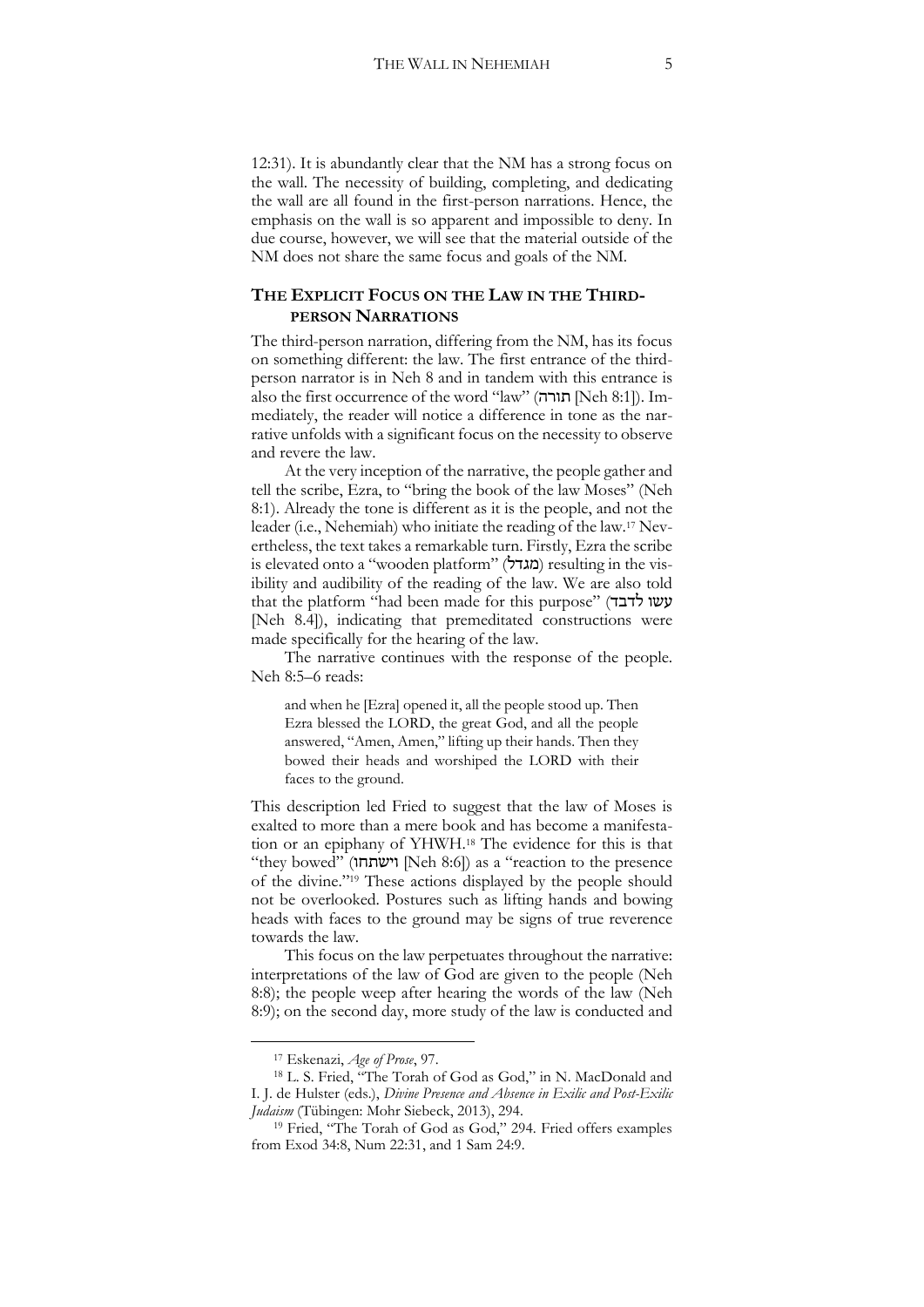Sukkot is found written in the law (Neh 8:13–15); Ezra reads the book of the law day by day (Neh 8:18). Moreover, this emphasis on the law does not stop at chapter 8. Neh 9 contains more reading and adherence of the law (Neh 9:2–3), and Ezra's retelling of the history of Israel contains the giving of the law at Sinai and their ancestor's failure to observe those laws and commandments (Neh 9:13–17, 26, 29, 34).

Most of the remaining parts of the third-person narrations are lists of leaders and priests (Neh 10:1–27; 11:3–12:26). In the latter list (Neh 11:3–12:26), there are components which emphasize the people's occupations (e.g., Neh 11:6, 9, 10–12, 19), some of which may seem like an emphasis on the wall. The most relevant of these are Neh 11:11–12, 19, and 12:25. Neh 11:11–12 describes Seraiah as the "officer of the house of God" and the associates who "did the work of the house." Neh 11:19 and 12:25 mention the gatekeepers. While there remains a slight focus on the house of God, there is still no mention of the wall.

On the other hand, the narrative that exists between the two lists (Neh 10:28–11:2) exhibits a strong focus on the law. In fact, in Neh 10:29 the people make an "oath" (שבועה to "walk in God's law" (ללכת בתורת האלהים). The significant event of oath-making in the book is certainly noteworthy to the point where it has been postulated to be the climax of what is generally known as the Covenant Renewal.<sup>20</sup> The event of taking an oath is undoubtedly significant as it is the only time in the book where such an explicit action is mentioned.

#### **CONTRASTING ELEMENTS**

We have already seen preliminary differences in the specific focuses of each narrator. The NM has a greater emphasis on the wall while the third-person narrator has focused their narrative on the law. This section seeks to show that these differences are not implicit but are made forcefully.

A noticeable trait of the third-person narration is the lack of any mention of the wall and its complete focus on the law. Such a trait is quite unusual. For the first seven chapters of the book, which is the first-person narrator (who also happens to be the main protagonist of the book), the theme of the law is completely absent. While a counterargument can be made that Neh 11:1–12:26, which is part of the third-person narration, is a narrative presupposing the completion of the wall in Neh 7:4–5, it is strange nonetheless that the wall lacks continuous mention. This is especially true when the wall is abruptly picked up again in Neh 12:27 which is part of the first-person narrative.<sup>21</sup>

On the other hand, as the third-person narrations lack a reference to the wall, the NM never uses the word "law" (תורה). In the first and largest portion of the NM (Neh 1–7:5) the reader is not unjustified to expect the explicit usage of "law" (תורה)

<sup>20</sup> Duggan, *The Covenant Renewal*, 235.

<sup>21</sup> It must be noted that my thesis is not that the third-person narrator lacks any knowledge of the wall, but rather that they choose not to mention it.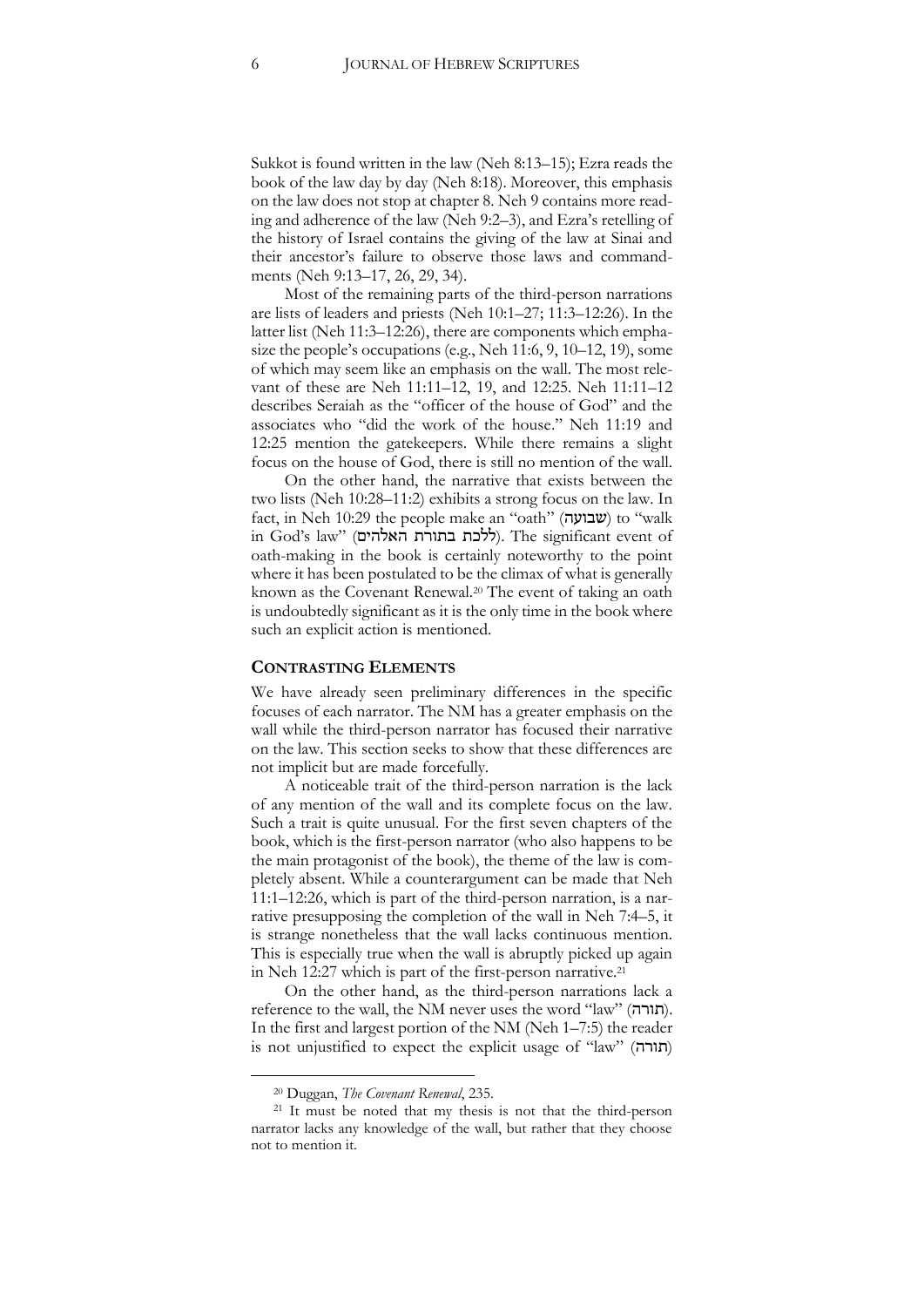within Nehemiah's confession found in Neh 1:5–11. The language comes tremendously close. Words such as "commandment" (מצוה] Neh 1:5, 7, 9]), "statute" (חק] Neh 1:7]), "ordinance" (משפט] Neh 1:7]), are used but the use of "תורה "cannot be found.<sup>22</sup> The lack of the "law" here should not be underemphasized. תורה understood from its very introduction in Neh 8:1, is represented generally as a "book,"<sup>23</sup> and outside of this usage is found in Ezra's penitential prayer (Neh 9:6–37). Interestingly, the penitential prayer contains similar vocabulary to Neh 1:5–11 (מצות] Neh 9:13, 14, 29, 34], חק] Neh 9:13, 14], משפט] Neh 9:13, 29]). At the same time, however, in conjunction with these words, the narrator elects to add "תורה "amongst them (Neh 9:13, 14, 29, 34). Eskenazi remarks that Neh 1–7:5 "reiterates the importance of written documents less vigorously than do the sections which precede and follow."<sup>24</sup> However, we can be more specific by saying that the reiteration of the law is less vigorous. Since the NM does implicitly make reference to the law, it is impossible to say that it is utterly disinterested in the law. Still, for one reason or another "תורה" is never employed.

The same point can be made of Neh 13:4–31: the word "law" (תורה) is never used. The narrative continues in the voice of the first-person narrator with the returned community's failure to adhere to the Sabbath (Neh 13:15–18) and show rebellious tendencies by intermarrying (Neh 13:23–31). Both the topics of Sabbath and intermarrying are dealt with in the third-person narrations as part of the law. In Neh 9:14 the Sabbath is seen as a festival given in tandem with the law and in Neh 10:28–31 the whole "scandal" of foreign marriage is explicitly regarded as a violation of "the law of God." Furthermore, just before Neh 13:4–31, Neh 13:3 emphatically notes that "the law" (התורה ( commanded a separation of "all those of foreign descent." However, in the NM, the failure to observe the Sabbath is approached with a rhetorical question about whether Israel's "ancestors" would have acted the same way (Neh 13:18) and the intermarriage problem is compared with Solomon's failure of having foreign wives (Neh 13:26).

Therefore, it is evident that the NM and the third-person narrations have contrasting elements. While the NM gets close

<sup>22</sup> Kapelrud and Yoo contend that תורה consistently refers to the same legal document and other legal terminologies reflect something different (A. S. Kapelrud, *The Question of Authorship in the Ezra Narrative: A Lexical Investigation* [Oslo: Jacob Dybwad, 1944], 21; P. Y. Yoo, *Ezra and the Second Wilderness* [OTM; New York: Oxford University Press, 2016], 100).

<sup>&</sup>lt;sup>23</sup> Neh 8:3 describes the "book of the law of Moses"(see Neh 8:1, משה תורת ספר (being read before the men and the women. Neh 8:7– 8 treats the law as something to "understand" (בין) and "read" (קרא). In Neh 8:9, the words of the law are "heard" (שמע). In Neh 8:13-14 the words of the law are written. Neh 8:18 explicitly calls the "law of God" a "book" (ספר). Neh 9:3 describes the law as a "book" (ספר) which was read.

<sup>24</sup> Eskenazi, *Age of Prose*, 87.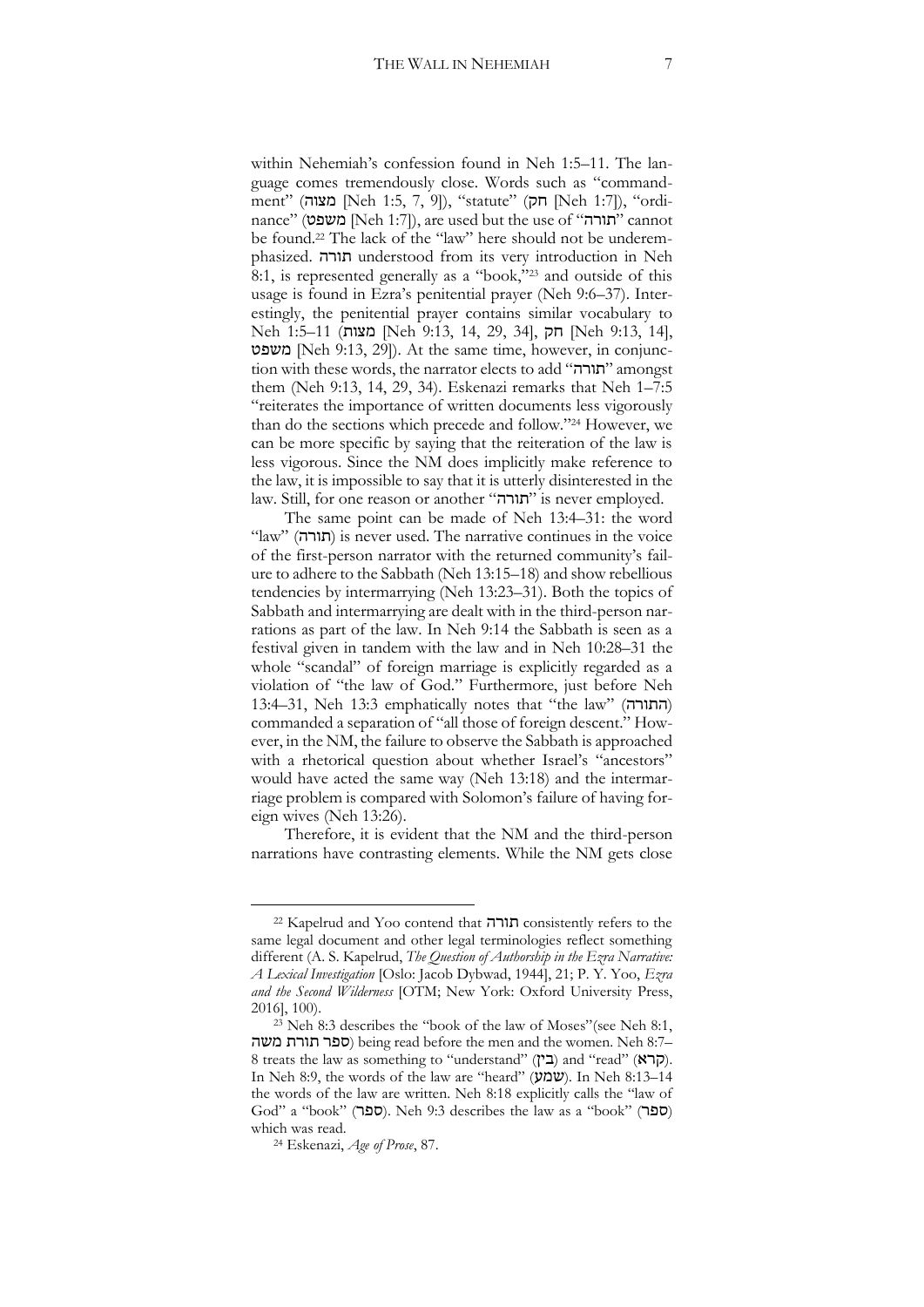to mentioning the law, it never does, and the third-person narrations are uninterested in the wall.

#### **DIMINISHING THE WALL THROUGH TRANSITIONS**

This leads us into some observations concerning the placement of the NM and the third-person narrations. There are exactly two places where a transition is made from the NM to the third-person (Neh 7:5 to 7:6 and Neh 13:43 to 13:44). On both occasions, the transitions effectively diminish the focus on the wall.

Evidence of the wall being diminished can be found in Neh 6:15–7:5. This is made clear by the placement of the narration. Within the content of chapters 6 and 7, the completion of the wall is described not only as an unlikely event but also as one that was accomplished through divine assistance (Neh 6:16). But this highly successful event is abruptly cast into the background as the narrative swiftly switches to third-person narration introducing for the first time in the book of Nehemiah the "book of the law of Moses" (מפר תורת ספר תורת ספר ספר Deh 8:1]). The abrupt shift between the wall and the law has led to diachronic assessments of Neh 8, proposing it was originally located somewhere else.<sup>25</sup> Even by standard diachronic studies, the sudden shift is noteworthy. However, for our purposes, the shift is significant because it effectively diminishes the completion of the wall.

A possible objection to the previous point is to notice the gap between Neh 7:5 and Neh 8. Between Neh 7:5 and Neh 8:1 there is an extensive census list. The list is a genealogy of the first returnees (Neh 7:5). In reference to the elongated census list, one can ask: if the law is so important, then why the delay? The census list, however, should be understood as a necessary element in order to build a climax towards the Covenant Renewal (Neh 7:72b–10:40) which in essence is a reappraisal of the law (e.g., Neh 8:13-15; 9:3; 10:29).<sup>26</sup> Moreover, the census is an activity divinely inspired in order to create some kind of demographic basis for the reallocation of the population to Jerusalem (Neh 7:5).<sup>27</sup> Yet within the whole narrative strategy, the census gives concreteness to the recipients of the hearing of the law and subsequently the covenant renewal. It was only those who were included in the genealogy who benefitted from the reappraisal of the covenant. Thus, the census list must exist as a necessary building block towards not only the law but also the climactic covenant renewal.

<sup>25</sup> E.g., J. Pakkala, *Ezra the Scribe: The Development of Ezra 7-10 and Nehemiah 8* (BZAW, 347; Berlin: de Gruyter, 2004), 136–77.

<sup>26</sup> The exact delimitations of the Covenant Renewal account are not unanimous. With regards to the start of the Covenant Renewal, Antonius H.J. Gunneweg (*Esra*, [KAT; Gütersloh: Gerd Mohn, 1985], 103–39), contends that Neh 7:4 marks the start of the Covenant Renewal. Similarly, Blenkinsopp (*Ezra-Nehemiah*, 277), contends that Neh 7:5b marks the beginning. However, what confines the end of the Covenant Renewal is almost unanimous (Duggan, *The Covenant Renewal*, 68).

<sup>27</sup> Blenkinsopp, *Ezra-Nehemiah*, 281.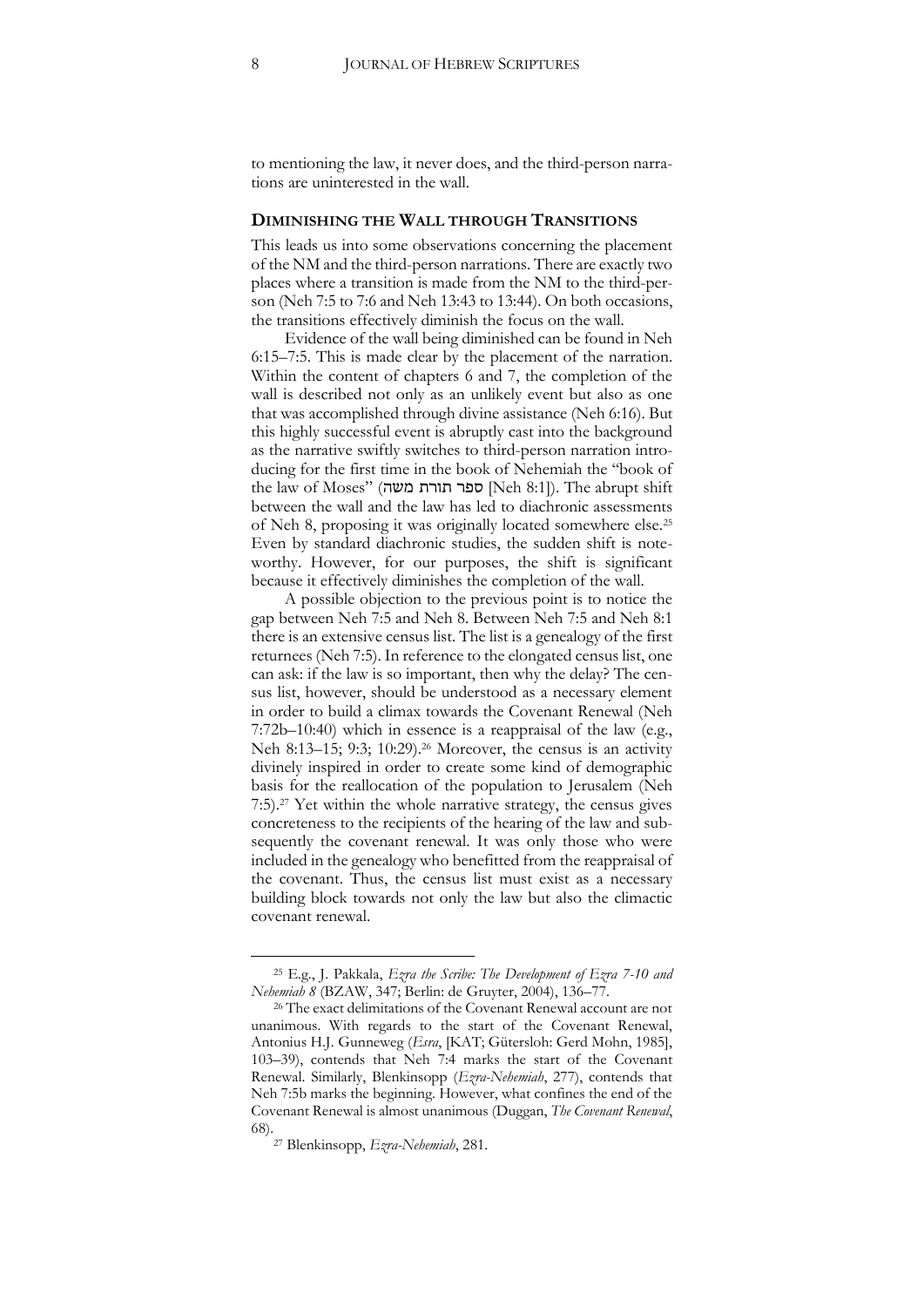The second example of a transition that diminishes the importance of the wall is found between the events of Neh 12:1– 43 and the third-person narrations of Neh 12:44–13:3.<sup>28</sup> The former section describes the dedication of the wall. However, this momentous event celebrated by the NM is only eclipsed by a strong focus on the law in Neh 12:44–13:3. Initially, the narration displays a less explicit emphasis on the law. It is mentioned in verse 44 that men were appointed and contributions, first fruits, and tithes were gathered as "required by the law." However, the emphasis on the law is intensified from Neh 13:1–3, "On that day they read from the book of Moses (בספר משה) in the hearing of the people…when the people heard the law, they separated from Israel all those of foreign descent." The foregrounding of the law from Neh 12:44–13:3 overshadows the dedication of the wall.

## **DIMINISHING THE WALL THROUGH AN ANTICLIMACTIC ENDING**

**.** 

As seen above, there are distinct differences between the priorities of the NM and the third-person narrations. In narratology it can be said that the third-person narrator holds a more evaluative perspective. That is, the nature of first-person narrator is that it "can only 'see' their own past or present thoughts."<sup>29</sup> This is not to say their perspectives are valueless, but that it is only on an extradiegetic level that one can look into the mind of the characters and thus make a judgment beyond what the intradiegetic narrator is able to do. The intradiegetic narrator in Nehemiah can be presumed to be the character Nehemiah (Neh 1:1) and the extradiegetic narrator is unspecified and omniscient.<sup>30</sup>

<sup>28</sup> All the scholars mentioned in note 15 consider Neh 13:1–3 to be separate from the NM. There are, however, a number of scholars who challenge the authenticity of the whole of chapter 13: G. Steins, *Die Chronik als kanonisches Abschlussphänomen. Studien zur Entstehung und Theologie von 1/2Chronik* (BBB, 93; Weinheim: Beltz Athenäum Verlag, 1995), 198–205; R. G. Kratz, *Die Komposition der erzählenden Bücher des Alten Testaments* (UTB, 2157; Göttingen: Vandenhoeck & Ruprecht, 2000), 69–74. Some critics have separated Neh 13:1–3 as not part of the NM because of its specific use of the law (see, T. Reinmuth, "Nehemiah 8 and the Authority of Torah in Ezra-Nehemiah," in M. J. Boda and P. L. Redditt [eds.], *Unity and Disunity in Ezra-Nehemiah: Redaction, Rhetoric, and Reader* [Hebrew Bible Monographs, 17; Sheffield: Sheffield Phoenix Press, 2008], 248–49), a warrant of this sort for our study is problematic due to its circularity. Instead, I concur with Wright who notices that Neh 12:44–13:3 is formulated either in the thirdperson or passive voice allowing Nehemiah to "relate first-hand how he *alone* perceived and brought about an awareness of the abuses which the community *later* decided to correct" (Wright, *Rebuilding Identity*, 191 [emphasis original]).

<sup>29</sup> Fludernik, *Introduction to Narratology*, 38.

<sup>30</sup> See, S. Bar-Efrat, *Narrative Art in the Bible* (JSOT, 70; Sheffield: Almond Press, 1989), 17–23; Sternberg, *Poetics of Biblical Narrative*, 58– 83.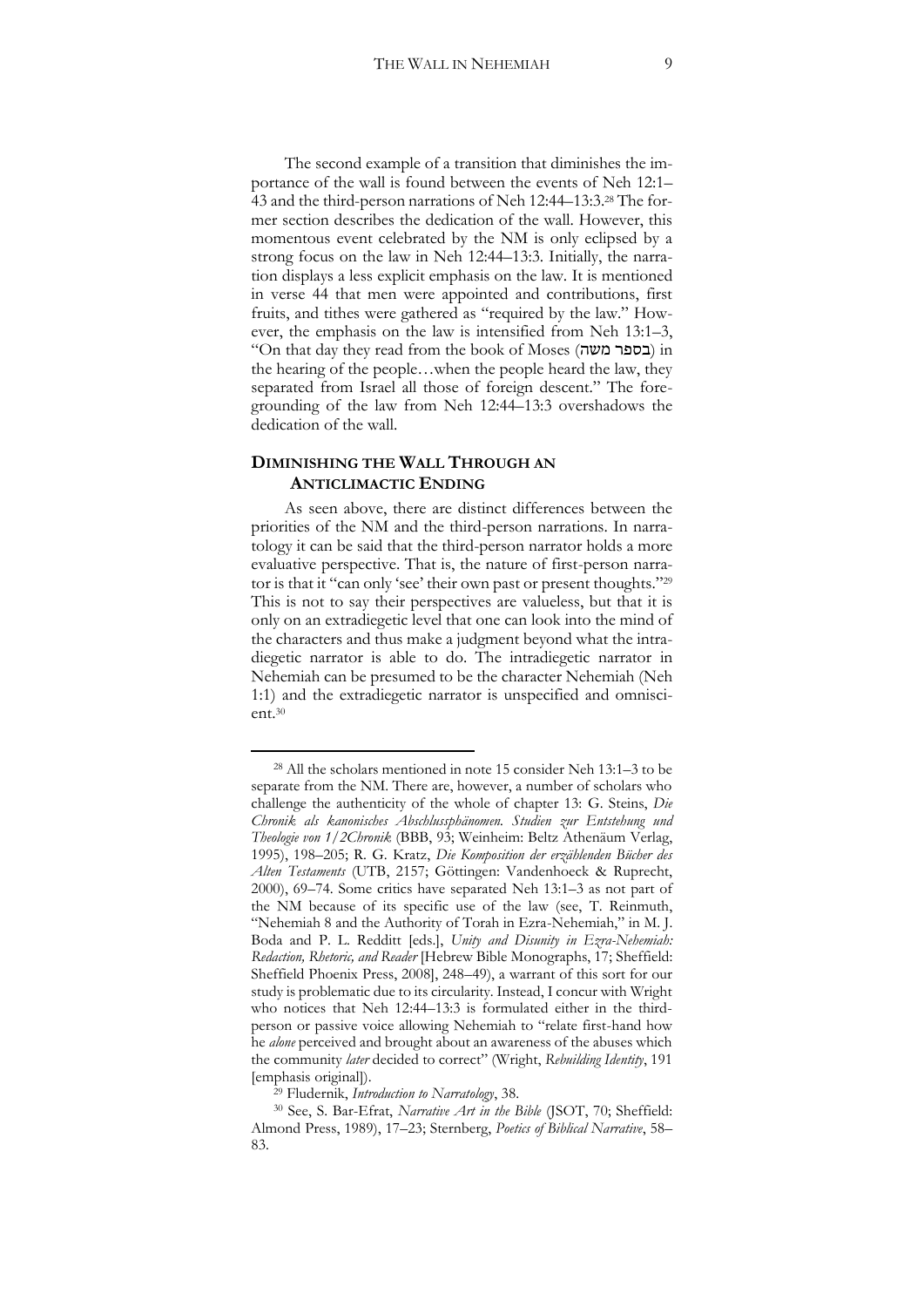In the case of the book of Nehemiah, the evaluative perspective of the third-person narrator is the persistent insistence that the law needed to be observed through careful study. There is an interesting development of the narrative, however. Despite the third-person narrator holding the ability to evaluate the doings of the first-person, the final events of Nehemiah end quite awkwardly and anticlimactically in first-person. The book ends with Nehemiah seeing the Israelites married to the women of Ashdod, Ammon, and Moab (Neh 13:23) and the offspring unable to speak the ethnic language (Neh 13:24). Nehemiah reprimands the unfaithful both physically and verbally (Neh 13:25– 27) and the agonizingly cries out, "Remember me, O my God, for good" (Neh 13:31). The anticlimactic nature of the final chapter has led some commentators to believe chapter 13 was originally placed elsewhere.31Blenkinsopp even calls the ending, "a complicated and not very satisfactory editorial arrangement of the material."<sup>32</sup>

Up to this point, we have already seen the contrasting focuses of the two narrators. Moreover, not only is it contrasting but the consistent transition of emphasis to the law between every significant event concerning the wall has a diminishing effect. For this reason, it is not necessarily unreasonable to have an anti-climactic ending in Nehemiah with the wall finished yet the community still failing to uphold the laws of God. We are told that the wall succeeded in stopping foreign merchants and sellers from entering into the land (Neh 13:20–31). However, it did not help the community within the wall with their ability to observe God's ordinances which was the very thing the NM laments in the first chapter (Neh 1:4–11). The wall is then ultimately diminished as a cosmetic attempt to fix the real problem of obeying and following the law.

#### **CONCLUSION**

**.** 

In conclusion, it is apparent that the arrangement of the narrative of Nehemiah ultimately diminishes the importance and anticipated effectiveness of the wall. The narrative effect of arranging the third-person narrations immediately after every major achievement concerning the wall narrated in the NM is one of diminishment. Also, while the NM makes its focus on the law implicit by either not utilizing "תורה "or not mentioning the law at all, the third-person narrations are replete with references to the "תורה" and lack any remark concerning the wall. Furthermore, the reader is again prompted to see a diminishing of the wall through the anti-climactic ending. Even though the thirdperson narrator has the intrinsic ability to evaluate the overall events, the book of Nehemiah ends with the NM. In the end, we see that the wall, although succeeding in keeping certain foreigners out (Neh 13:20), nevertheless fails to stop the community

<sup>31</sup> E.g., M. A. Throntveit, *Ezra-Nehemiah* (Louisville: Westminster John Knox, 1992), 120–26.

<sup>32</sup> Blenkinsopp, *Ezra-Nehemiah*, 353.